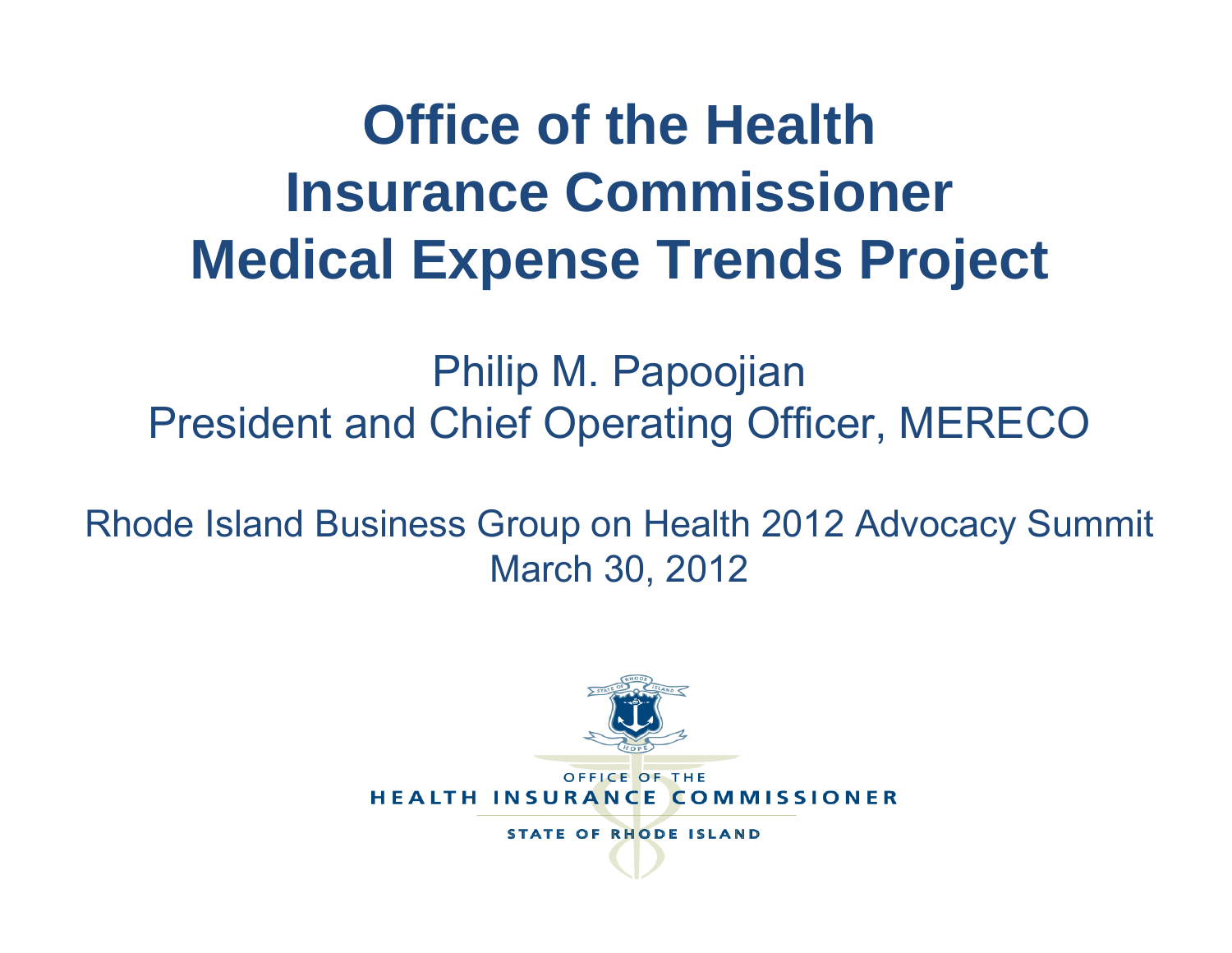## Health Insurance Advisory Council (HIAC)

- Business, providers, consumers, and labor. Cochaired by Commissioner Koller and William **Martin**
- Advisory to the Office of the Health Insurance Commissioner (OHIC)
- Monthly meetings
- Recent accomplishments: Affordability Standards development, implementation, and monitoring and rate review process
- http://www.ohic.ri.gov/Committees\_HealthInsur anceAdvisoryCouncil.php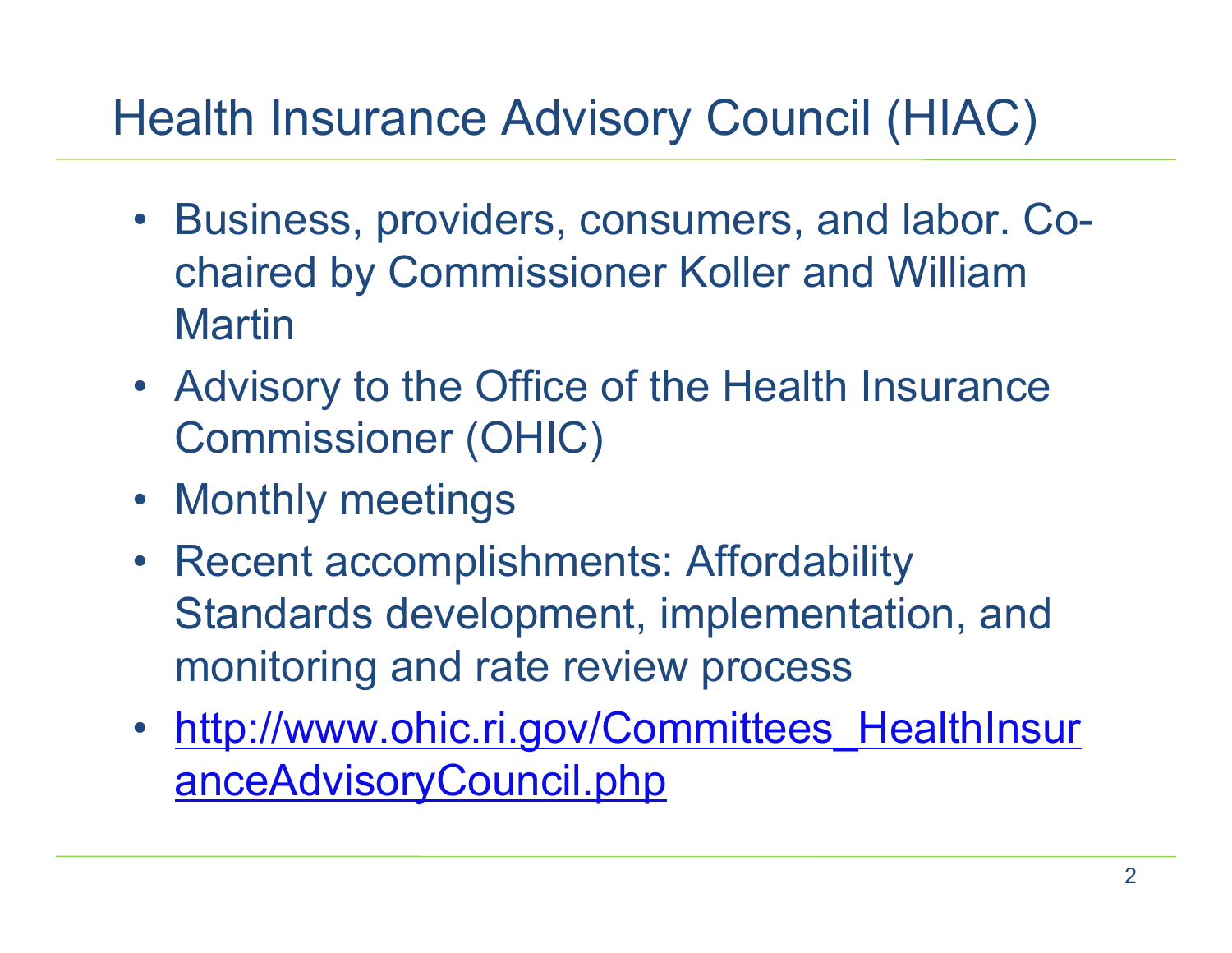## HIAC Medical Expense Trends Target Project

- To develop a common understanding of how OHIC could define, set, and enforce a maximum medical expense trend factor(s) to be used as part of an annual commercial health insurance rate factor review process
- To recommend whether such a methodology should be implemented by OHIC as part of its rate review process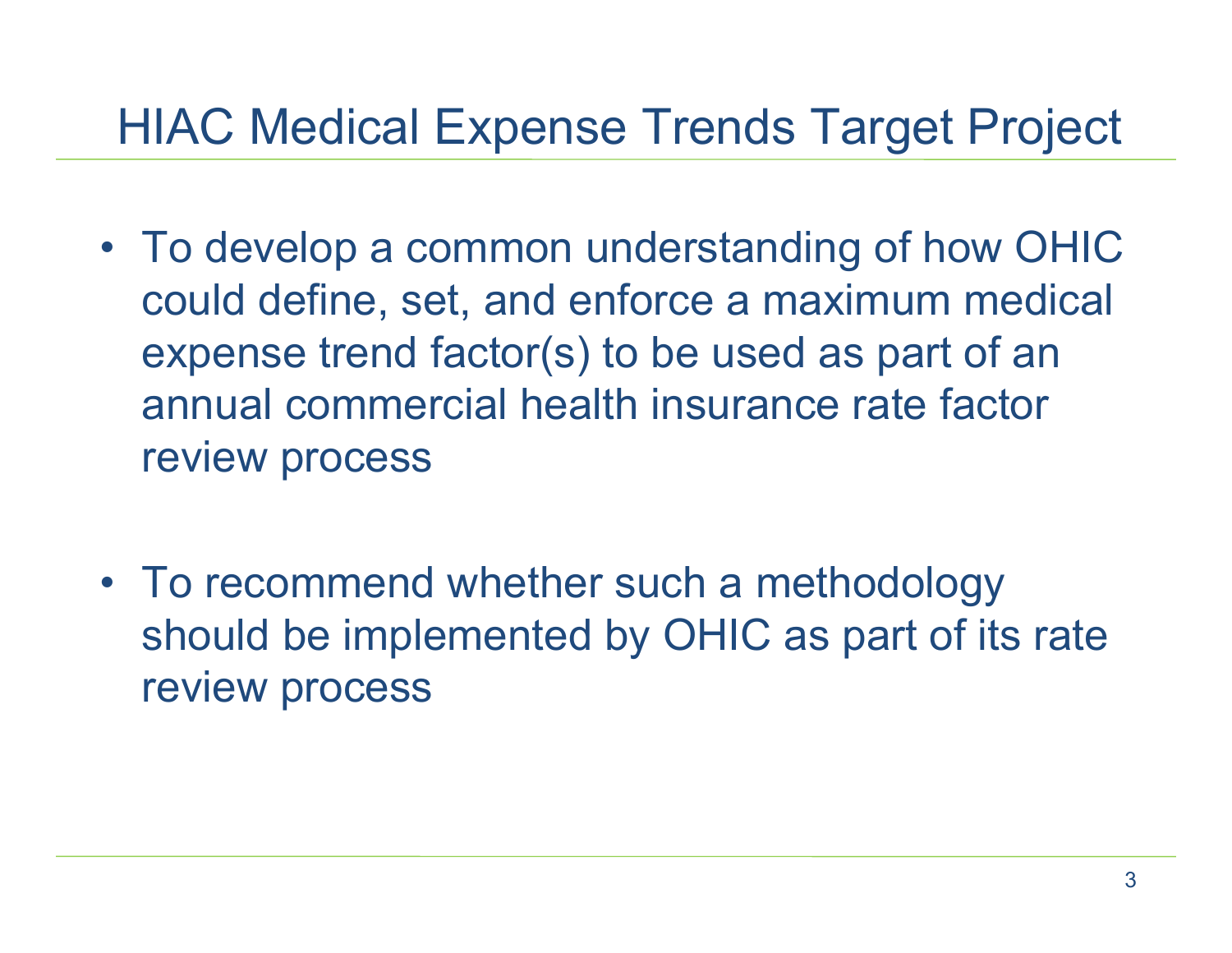# Key Information Re: Medical Expense Trends

- Medical expense trend is the **projected increase** in the costs of medical services assumed when setting premiums
- It is composed of two factors:
	- − Price of medical services
	- − Number of medical services
- **Average Total Premium Change** = Change in medical expenses + change in admin costs + change in reserves/profits
- •It is an average: Your premium increase may be higher or lower depending on your group's changes in age, gender, family size, and claims experience (for large group)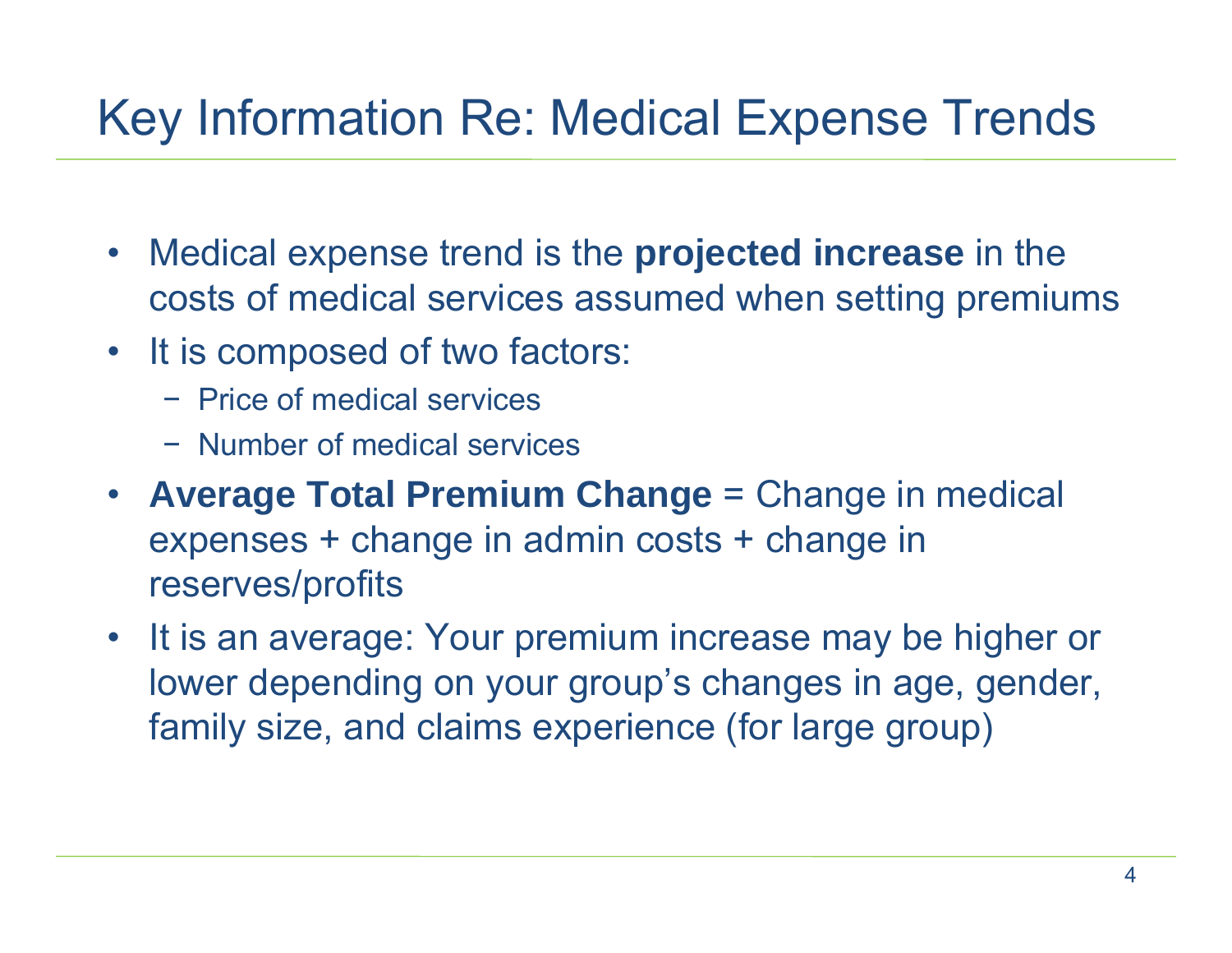#### What's the Problem?

#### RI Small Group Medical Expense Trend and PWC Medical Cost Trend

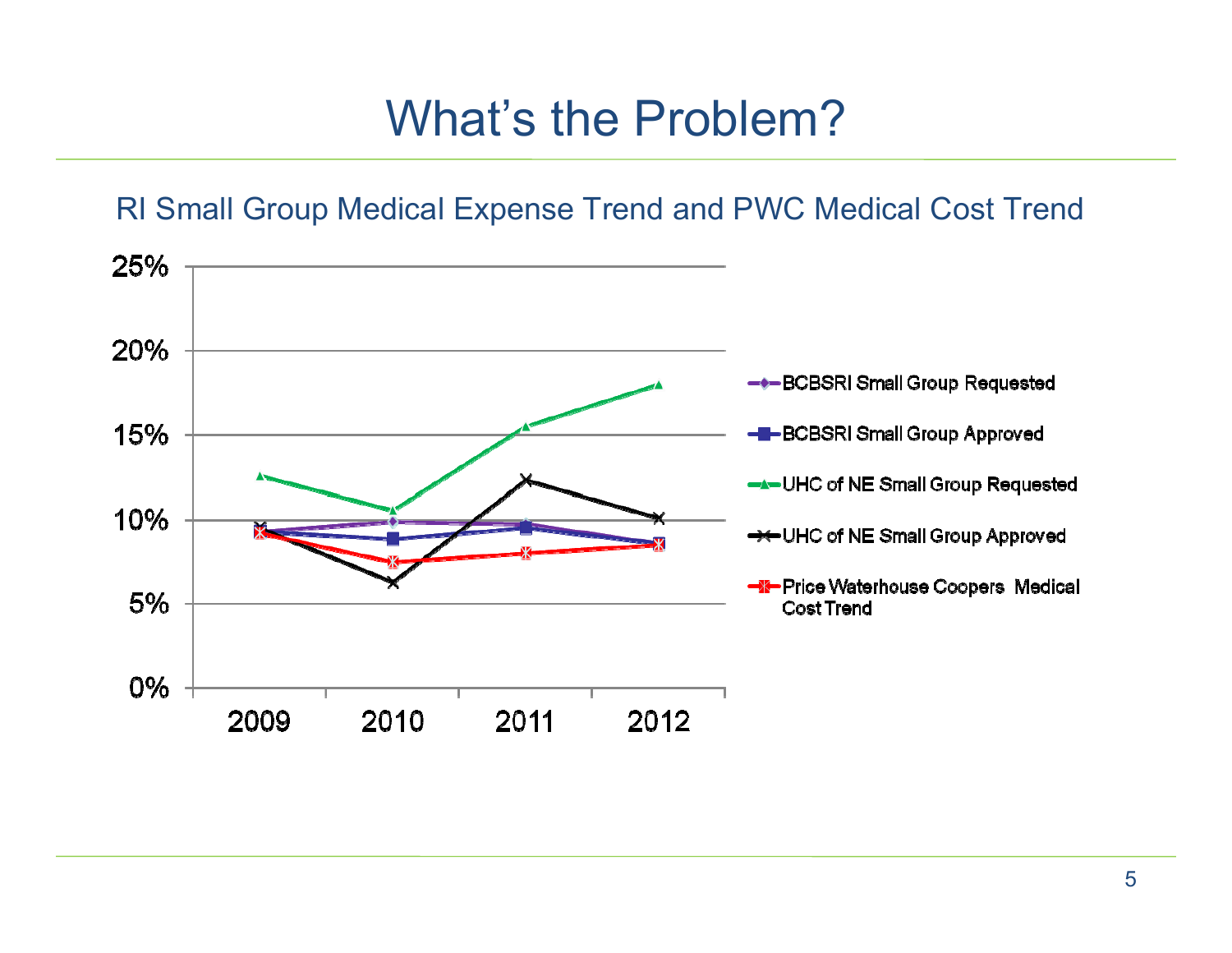## RI Large Group Medical Expense Trend

#### RI Large Group Medical Expense Trend and PWC Medical Cost Trend

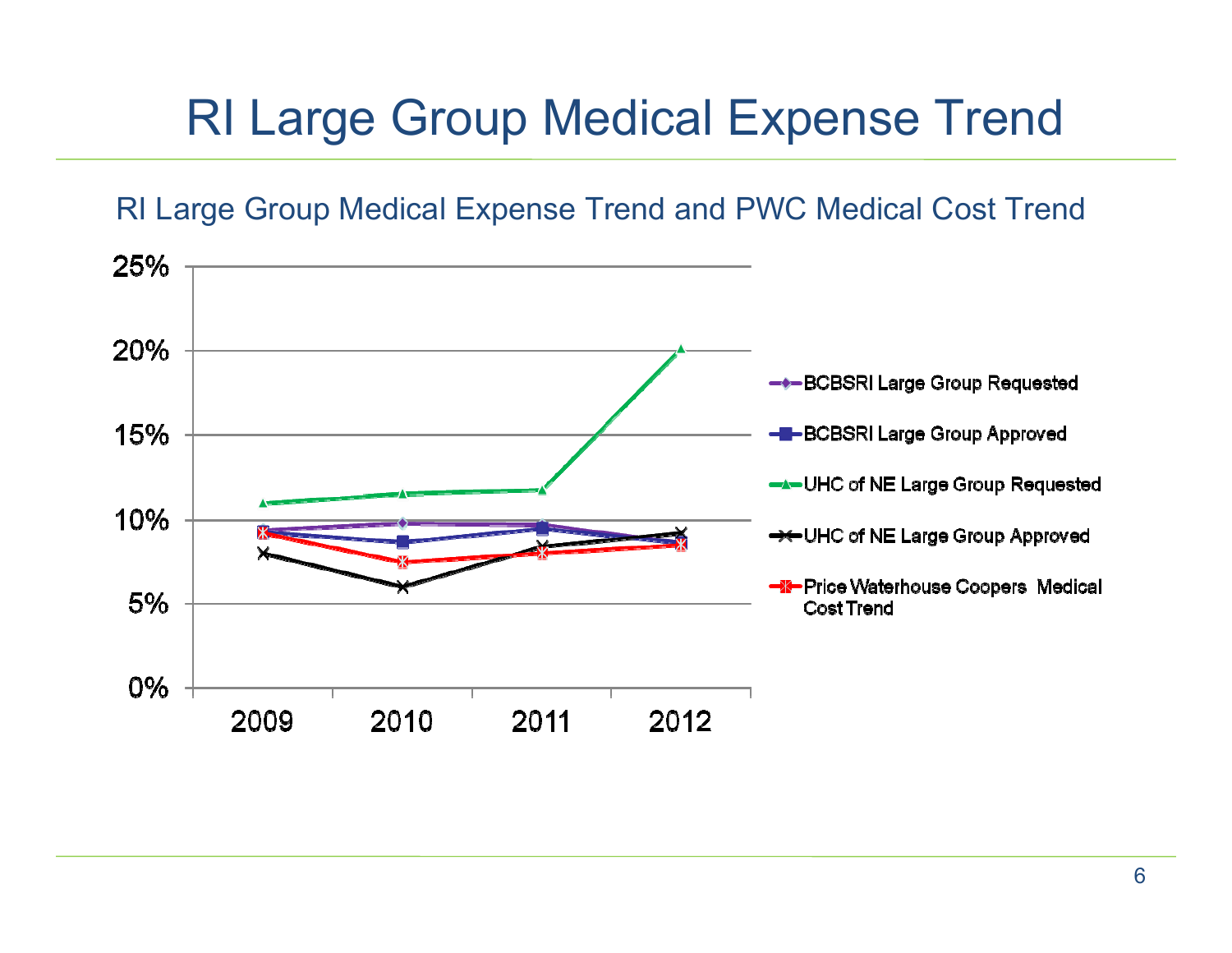#### Lessons From Other States on Setting Trend Targets

- Limited work by states so far on this topic. More on developing comprehensive rate review (we already have) and some discussion of payment reform
- $\bullet$  Discussion of formal targets or caps to trends adds to pressure: creates attention, reports and publicity (currently happening in Massachusetts—Governor Patrick)
- Any effort should have clear standards for setting trends and flexibility to adjust
- • Any effort should have sufficient analytical resources and industry experience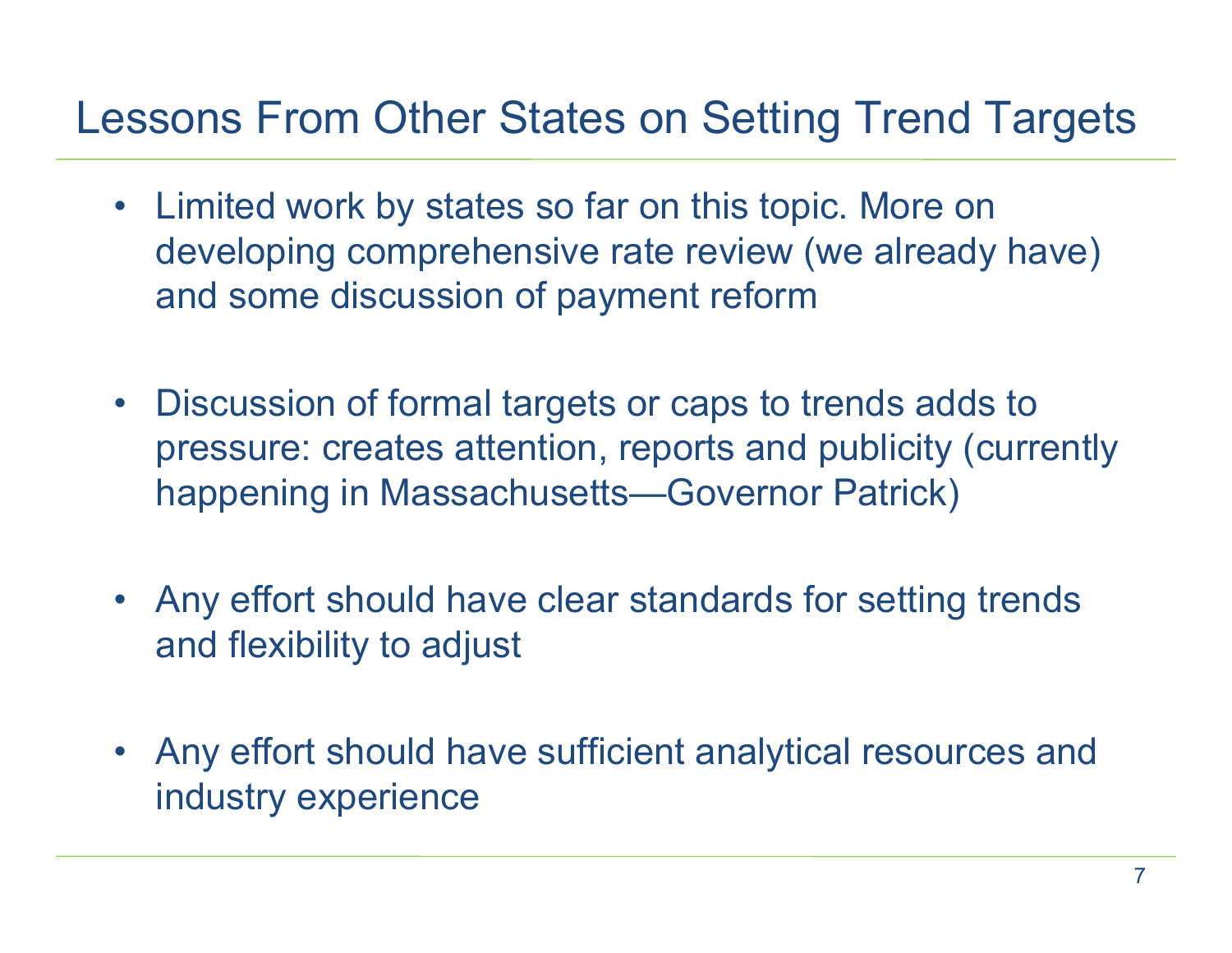#### What is the Objective for the Target?

- **From HIAC minutes:** "The Council agreed that the target should both define (or at least outline) an affordable rate of increase (does not define affordable and does not necessarily accept all current costs) and force more serious actions by insurers and providers to change price and utilization patterns to achieve that target."
	- − The idea is that the system will not change without "turning the heat up" on insurers and providers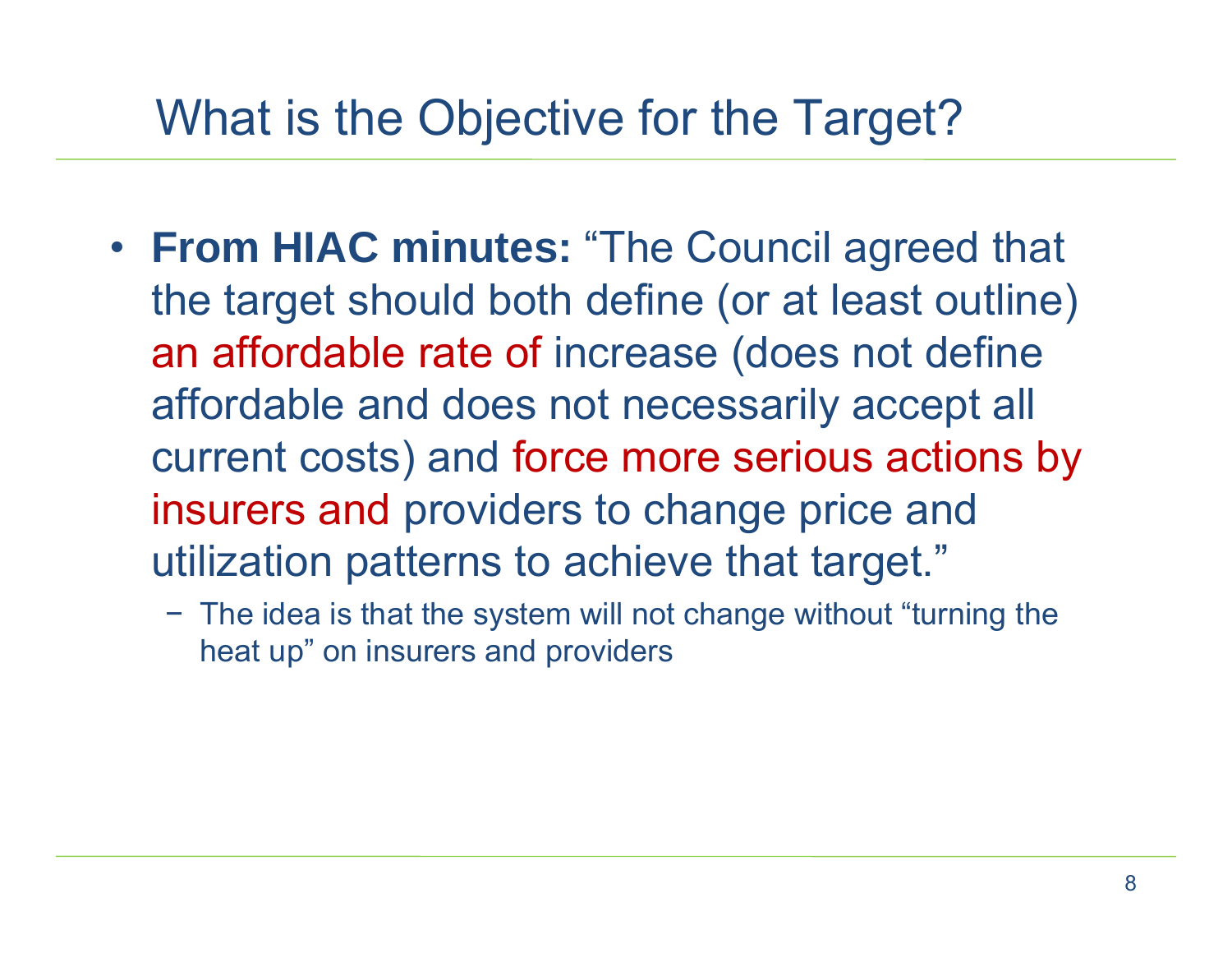## Options for Defining "Affordable Rate of Increase"

- • If OHIC's charge is to address affordability, how should HIAC define affordability of medical expense trend?
- $\bullet$  Affordable definition options presented during the 1/17/12 meeting:
	- **Wages**
	- $\overline{\phantom{a}}$ Economic production
	- **Prices** 
		- **Medical prices?**
		- Non-medical prices?
		- **Producer prices?**
		- Consumer prices?
- • Governor Patrick (MA) as quoted on NPR on 2/14/12:
	- "I think we need legislation [so] that we don't continue to have increases above **the rate of growth in the economy**."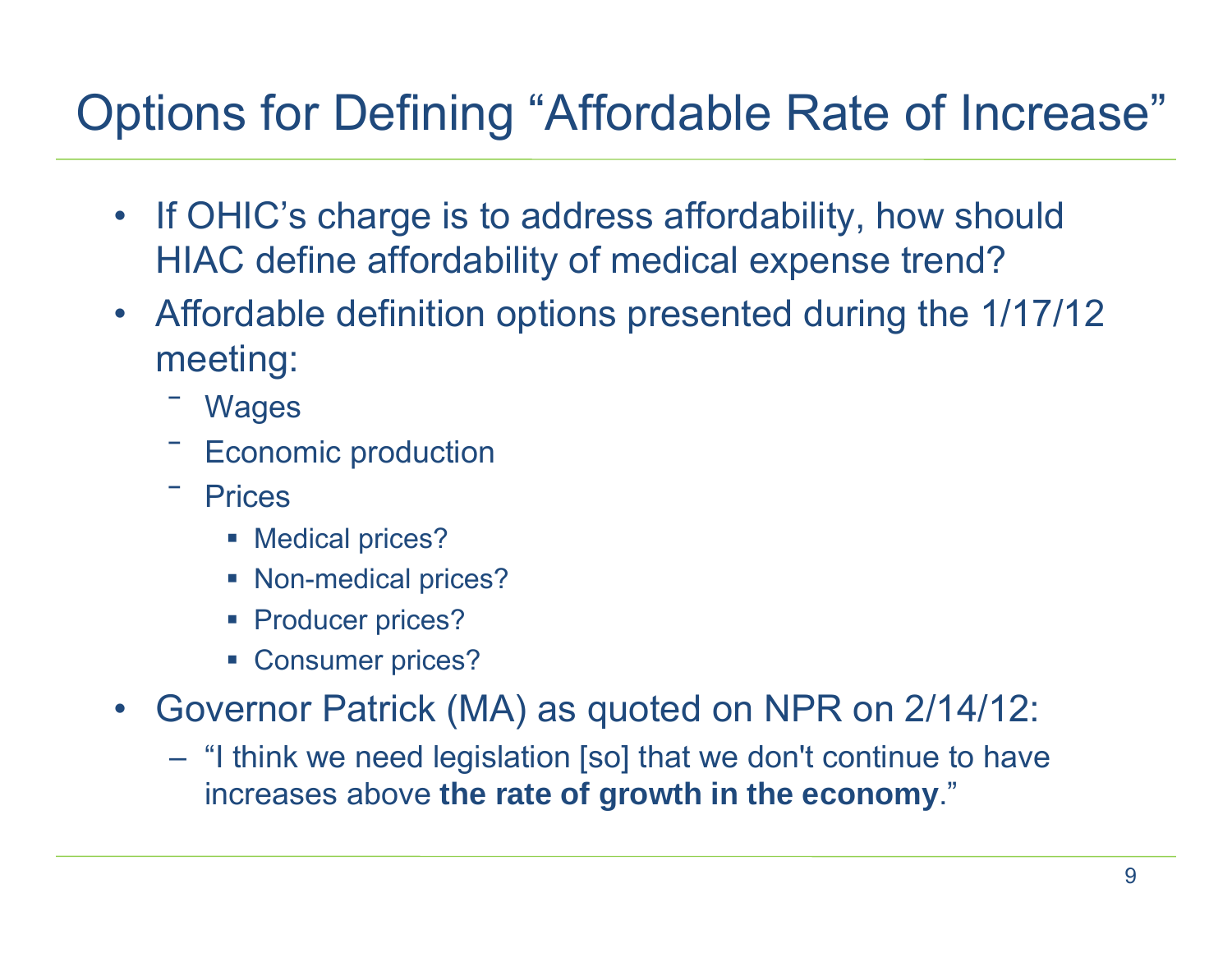## CPI Comparisons

#### Excluding Medical Care and Medical Care Only

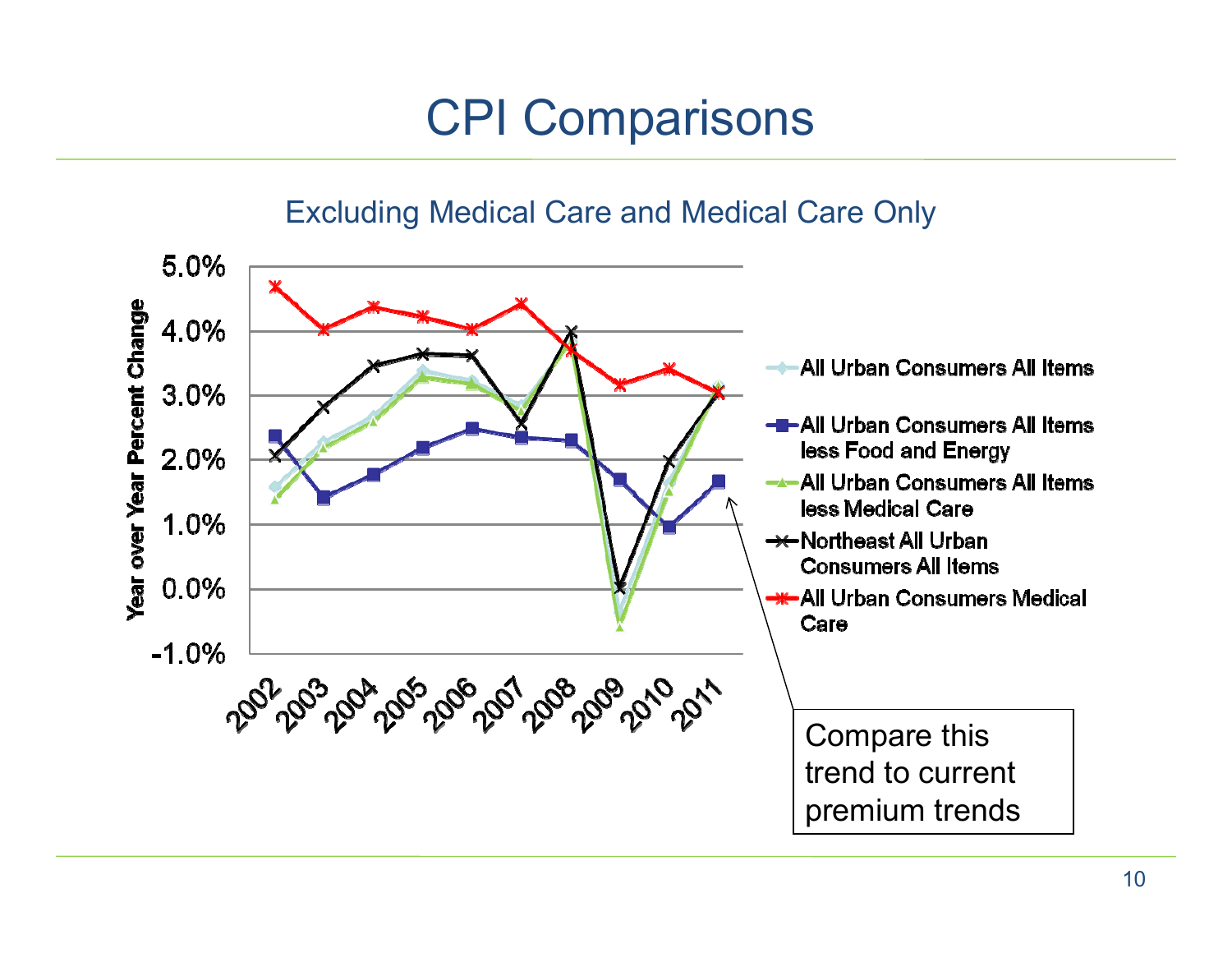#### How Should the Target be Set?

#### **Current thinking: Allow for possible base and reserve adjustments to the medical expense trend target**

- The Council has expressed concern that base premium rates be considered, relative to one another and to external benchmarks. Otherwise, high base costs could be "baked in" to future premiums.
- Flexibility for OHIC is important because the assessment of base rate levels and of reserves does not lend itself to a simple computation, but rather demands an expert, individual insurer assessment.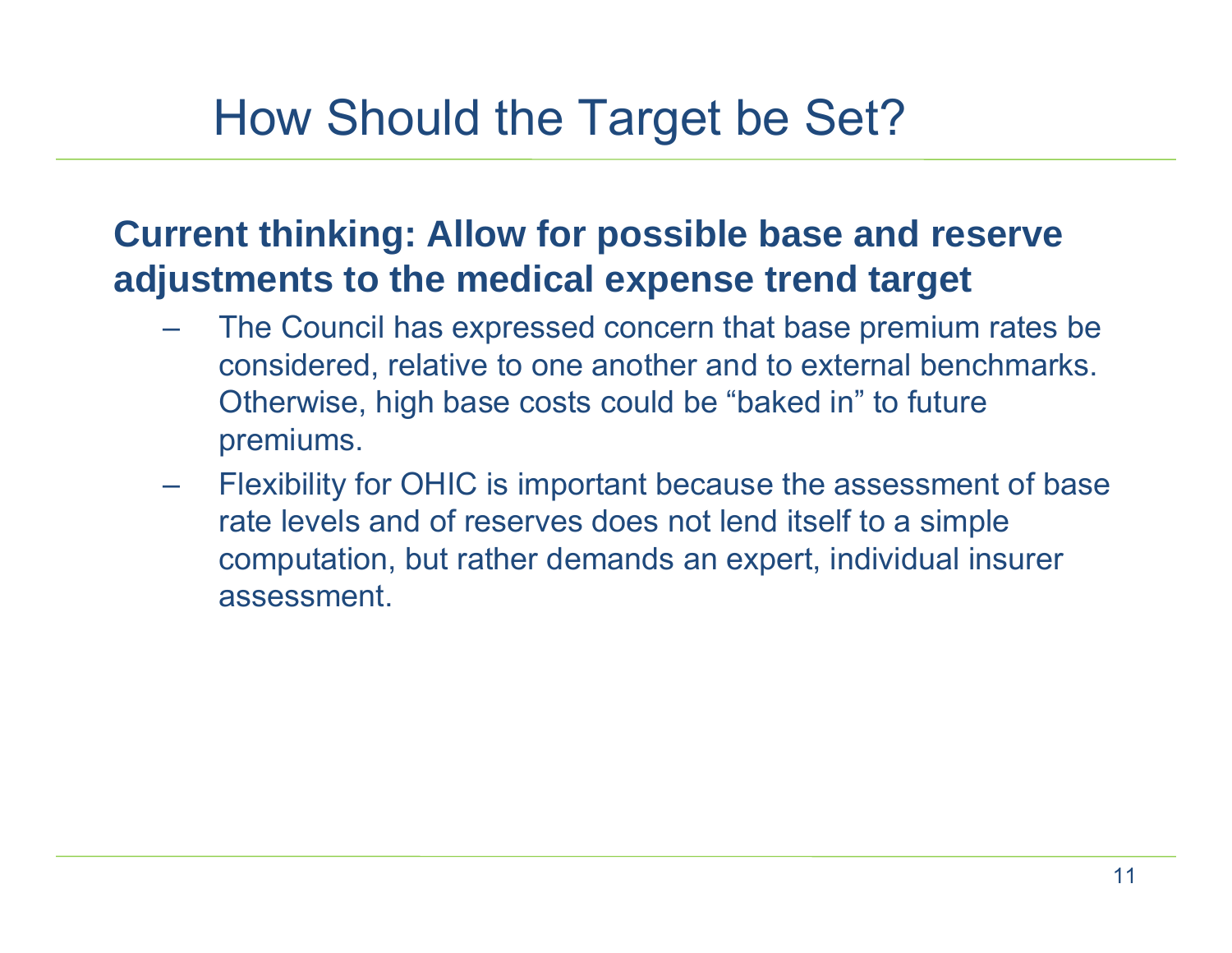#### How Should the Target be Set?

**Current thinking: Phase in the target ("a bridge") over three years.** OHIC would add a diminishing number of percentage points to the index-generated rate until reaching the target rate in Year 3.

- Reducing medical expense trend to the index level will take considerable insurer effort and provider effort. Insurers are unlikely to be able to renegotiate contracts and make product changes within 12-18 months. So, too, are providers unlikely to be able to make sufficient care delivery changes within that time period.
- This approach would provide immediate rate relief without creating dangerous disruption to the stability of insurers and providers.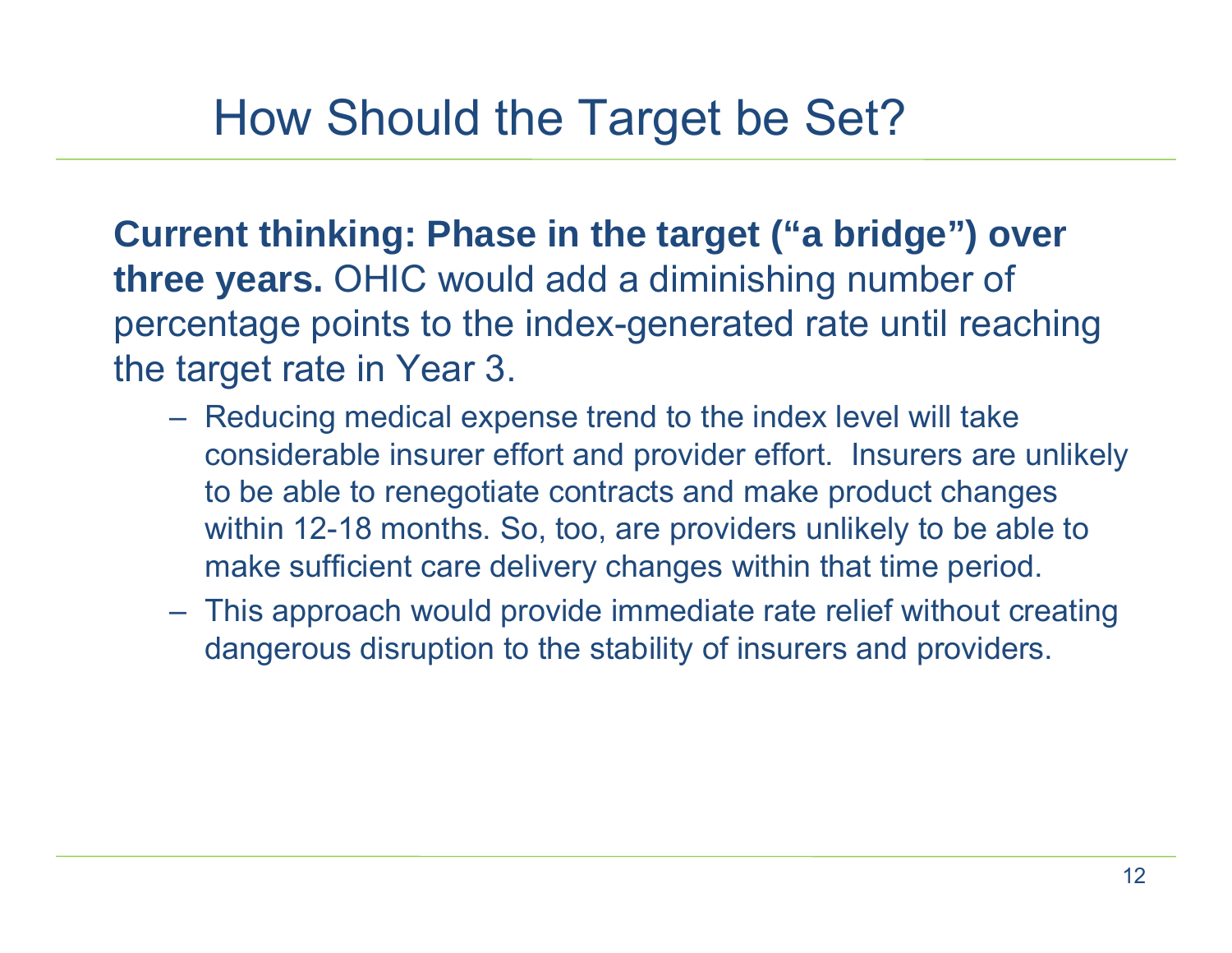#### Is the Target a Goal or a Requirement? What Are the Consequences for Exceeding it?

- • The medical expense target could be a goal or a requirement.
- $\bullet$  There are at least three options that can be considered:
	- Goal—with no specific consequences
	- Goal—with an automatic hearing at which provider rates and contracts and other cost drivers would be examined.
	- Requirement—with OHIC's ability to adjust depending on the case made by an insurer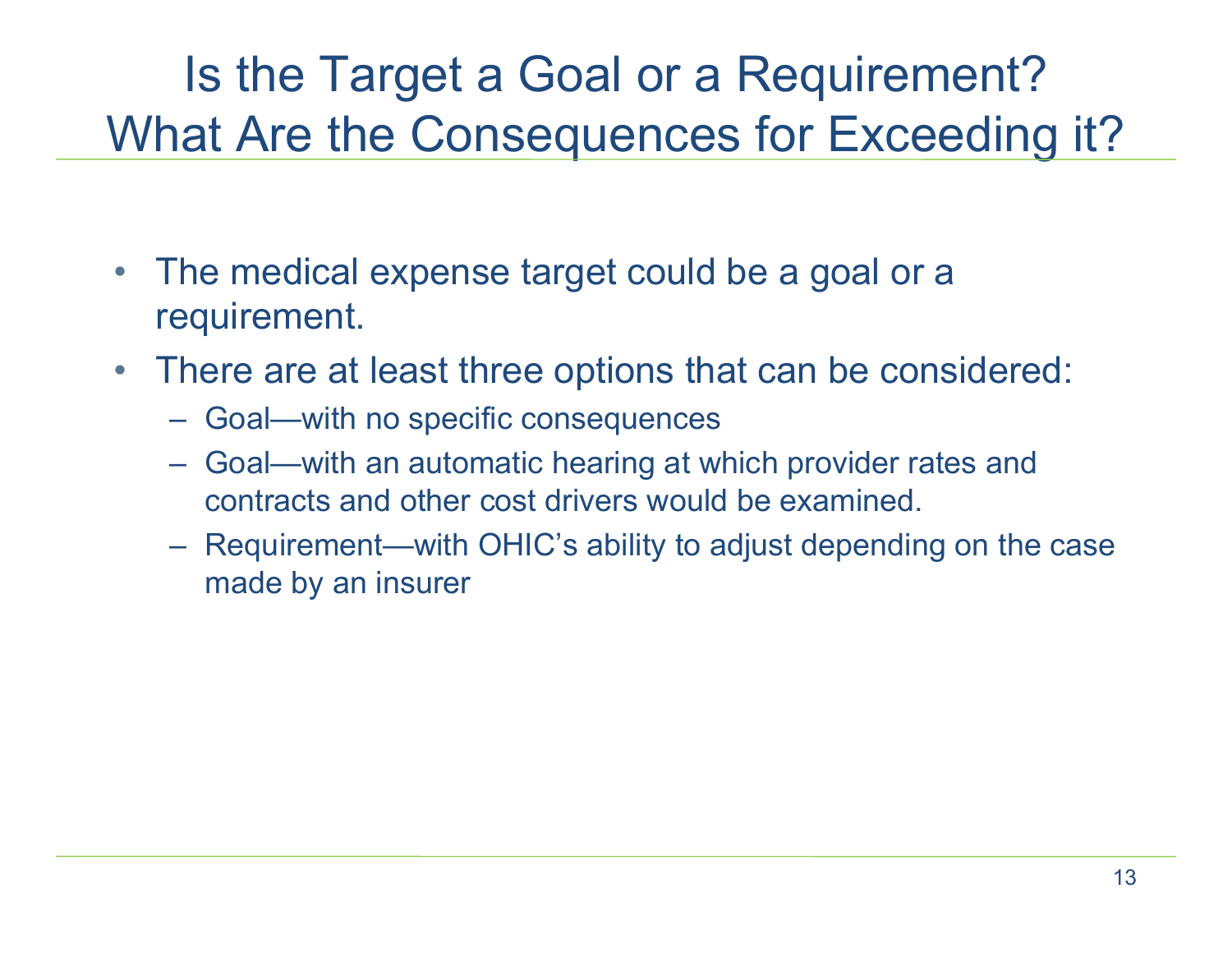#### What are Some Issues to Consider with a Target?

- Why do it?
	- − The "system" is will not reform itself. It has not for forty years. It is necessary to turn up the heat on the system to create change.
- Putting pressure on insurers with a target will put pressure on providers to take on new contracts and accept financial risk
	- − What happens if providers won't or can't do this?
	- − Is more direct accountability for providers necessary?
- If a target is implemented—insurers will step up cost reduction activities (limited networks, prior authorizations, fee reductions). This will create turmoil.
	- − Will employers support this? Or would you rather pay more?
	- − RI employers have bought generous benefits and cautious benefit design (no managed care, no tiered networks). Why?
- How long of a ramp down period
	- − Too much—no relief for employers
	- − Too little—too much turmoil for system